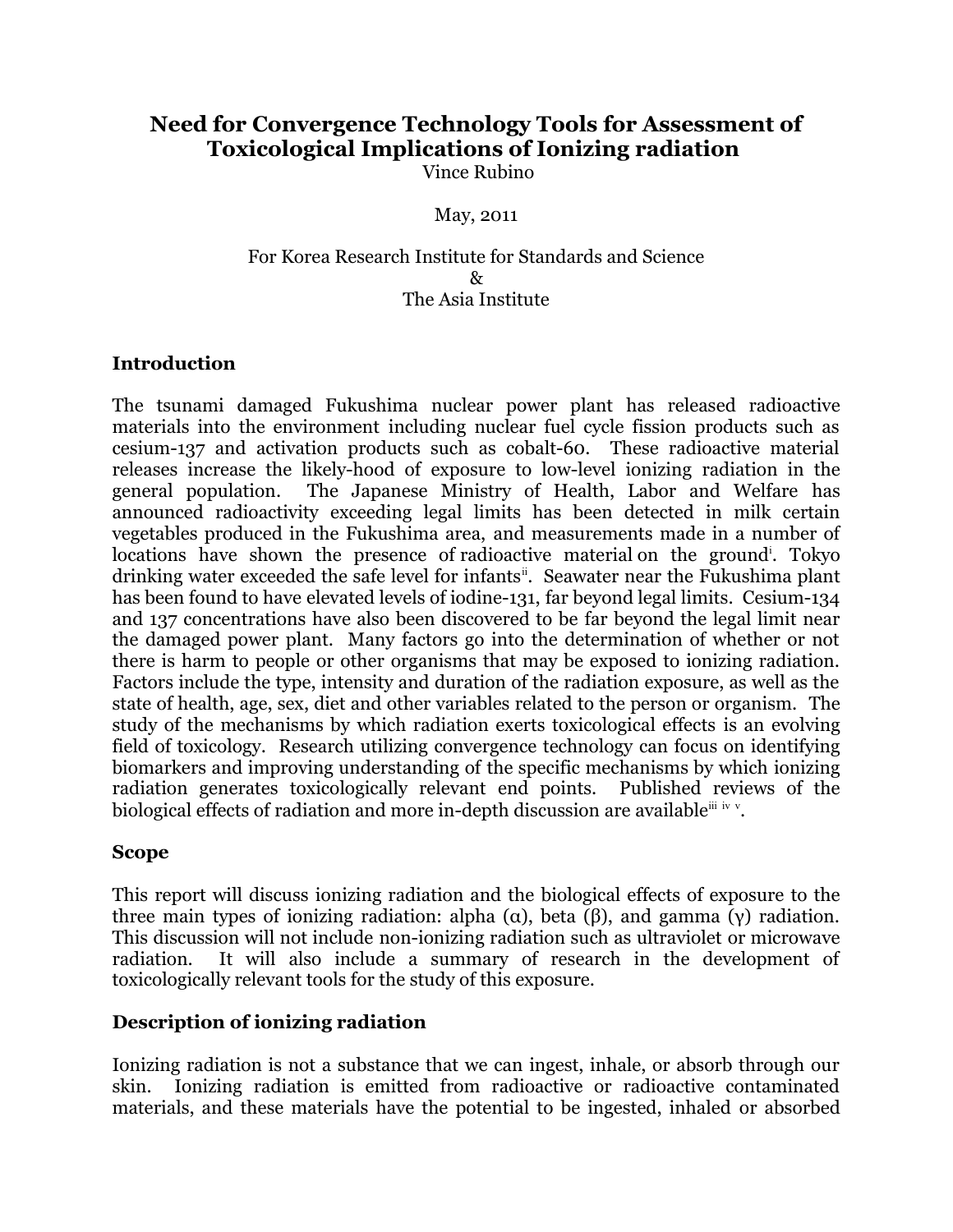into the body. In worst case, radioactive materials become bound inside the body, emitting ionizing radiation into the surrounding tissue.

## **Mechanisms of radioisotope radiation release**

Radioactive atoms, *or radioisotopes*, due to their unstable nuclear structure, will transform into another element by changing the number of protons in their nucleus. During this process of nuclear transformation the radioactive atom may emit alpha, beta and gamma radiation. Gamma radiation is also known as x-rays.

Atoms more massive than lead, which are all naturally radioactive, typically transform by emitting alpha particles. An alpha particle consists of a cluster of 2 electrons and 2 protons that is ejected from the nucleus at high velocity. The alpha particle is essentially a fast moving helium atom without the electrons. If the radioactive atom has a nucleus containing too many protons, it will be throw one of the protons out at high velocity in the form of a positively charged beta particle. Both alpha and beta particle generation processes are also accompanied by emissions of gamma rays. These radiation particles and rays carry enough energy that they can knock electrons away from atoms and molecules they collide with, thus creating ions. Inside organisms, ions can be created from molecules such as water, proteins or DNA.

# **Alpha particles**

When an alpha particle passes near an atom, it can pull an electron away from the atom in a process called ionization. A single alpha particle can repeat this ionization process many times with many atoms. With each ionization event the fast moving alpha particle loses energy and it slows down. Because of their large mass and charge, alpha particles have the ability to ionize tissue very effectively. When the particle finally comes to rest it will take two electrons from surrounding atoms in a final, dual-ionization event and then it becomes a complete helium atom. The helium atom is inert and has no effect on the body. If the source of alpha particles is from a radioactive material that is outside of the body, the alpha particles will lose all their energy before penetrating through the human epidermis. For many organisms, the damage due to alpha radiation is a concern only if the radioactive material is ingested.

## **Beta Particles**

Beta particles are high-energy electrons that are created with either a positive or negative charge, depending on the radioactive material that produces them. Most beta particles are negatively charged and much lighter and more penetrating than alpha particles. Some elements produce beta particles which have very little energy and can't pass through the epidermis, but most produce high energy particles that can blast through the epidermis and irradiate live tissue. Their penetrating power depends on their energy, which in turn depends on the radioactive element that it comes from. And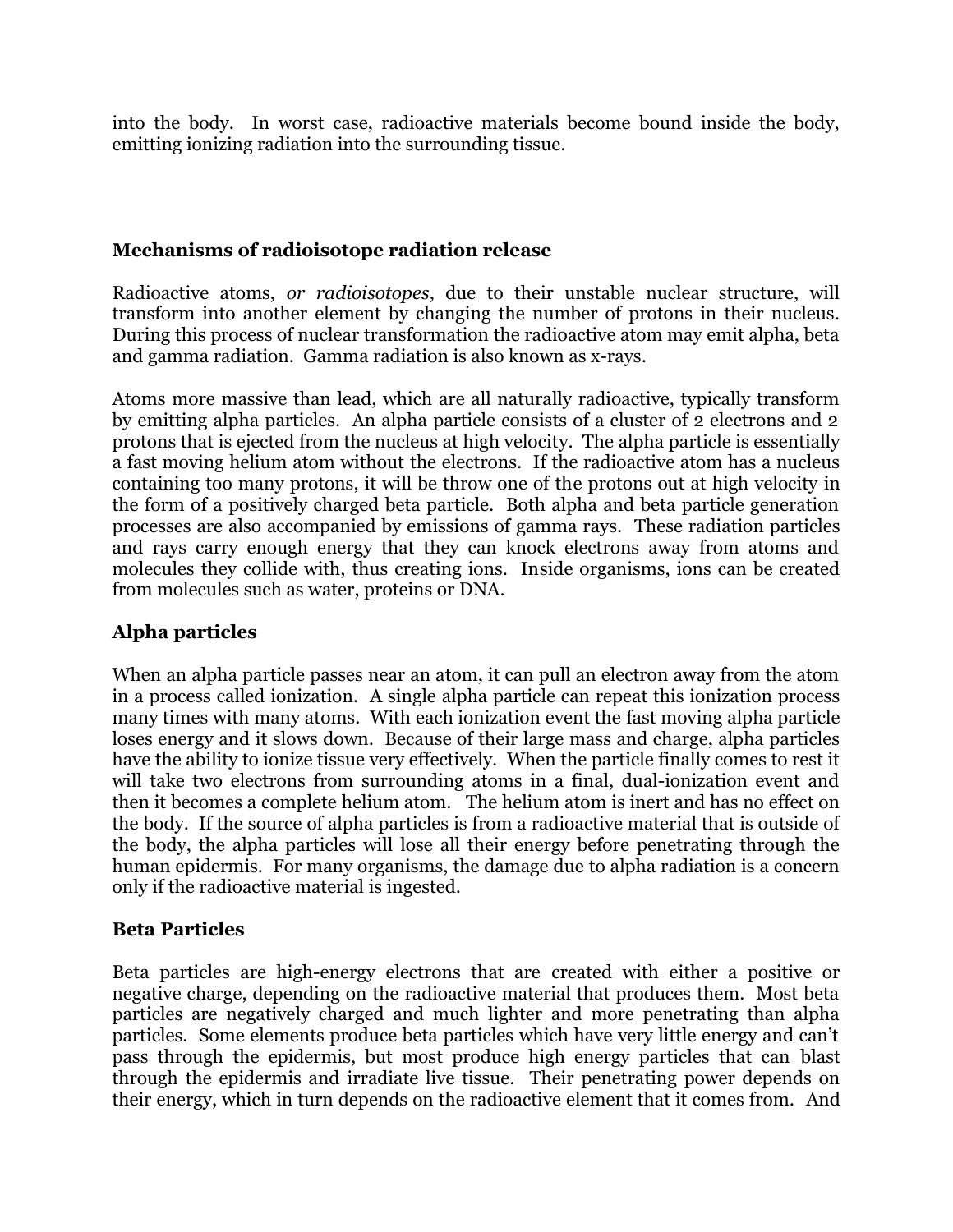as with alpha particles, you can also be exposed to beta radiation from within if the beta emitting radioactive material is ingested, inhaled or otherwise finds a way inside the body. As with alpha particles, beta particles lose energy as they collide with and ionize atoms along their trajectory. When all of its energy is spent, a negatively charged beta particle becomes an ordinary electron that has no effect on the body. A positively charged beta particle will end with a collision with a negative electron, and this electronpositron pair turns into a pair of gamma rays, an event called annihilation radiation.

## **Gamma Radiation**

Gamma radiation is not a particle but instead is pure energy in the form of very high frequency light. Radioactive atoms giving off an alpha or a beta particle during transformation may also give off gamma rays to release excess energy. These rays travel very long distances through air, body tissue and other materials, much farther than either alpha or beta radiation, and the source can be relatively far away and still create ionization exposure. Many gamma rays may pass through the body and not hit anything. But when a gamma ray does collide with an atom or molecule, the electromagnetic energy it contains can energize an electron in the atom or molecule such that the energized electron will bounce from atom to atom creating multiple ionization events within the surrounding tissue.

## **Radioactive material release**

Radioactive material released into the atomsphere is carried by the wind and mixes with the air. If the radioactive material settles to the land or sea, it can be incorporated into the food chain. Rain and snow wash radioactive material out of the air, or dissolve it from contaminated soil that it passes over or through. Radioactive material may bind to suspended or settled solid particles and silt the bottoms of ponds, rivers or the ocean. Radioactive material may concentrate in animals and plants on land and in the sea. If this material finds its way inside the body, it can be mixed in the contents of the stomach and intestines, absorbed into the blood and deposited into living tissue. The emissions from this entrained radioactive material can cause damage to surrounding tissue during its entire journey inside the body.

## **Measuring affect on tissues and organs**

While high levels of external beta contamination may lead to skin burns, resulting primarily from the gamma rays they generate, internally deposited radioactive material through inhalation, ingestion, or dermal pathways is generally more hazardous than external deposition. Internal exposures result in the deposition of energy to internal cells and organs. Depending on the radioactive material and exposure path, the radioactive material may be eliminated from the body within hours or it may remain there for years. Radioactive material is eliminated from the body by both the process of radioactive transformation as well as by the body's own biological removal systems.

The biological half-time  $(T_{biol})$  is the time required for the sum of all of the available biological processes to eliminate one-half of the retained radioactivity and has the same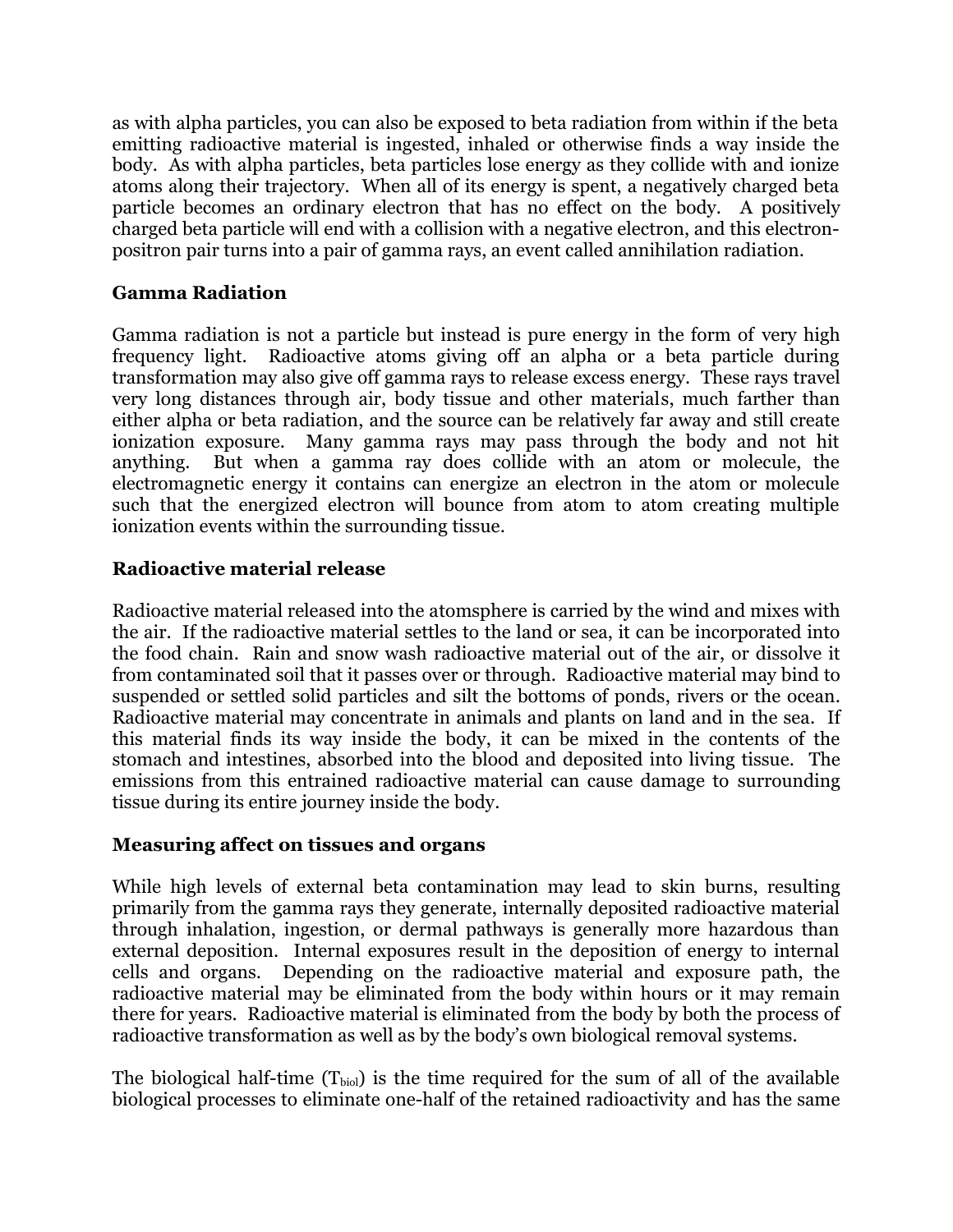value for both stable and radioactive isotopes of an element. However, the biological half-time may be different from one organ to another. The time required for the mass of a radioactive element to be cut in half is the result of the combined action of both the radioactive transformation and biological elimination for the element. This is called the effective half-time  $(T_{\text{eff}})$  described by the equation:  $T_{\text{eff}} = (T_{\text{biol}} \times T_{\text{phys}})/(T_{\text{biol}} + T_{\text{phys}})$ . **Dose units**

In the context of radiation, "dose" refers to the fraction of the overall radioactive energy amount deposited in an organ or tissue. Absorbed dose is the energy absorbed per unit mass of the absorber. Units for measuring absorbed dose include the rad (1 rad = 100 ergs of energy deposited in 1 gram), or the gray (Gy), which is 100 rad (energy deposition of  $1 J/kg$ ). Another common unit is the sievert (Sv) where  $1 rem = 0.01 Sv$ .

External radiation dose is obtained by multiplying the measured radiation dose rate by the exposure time. Internal radiation dose measurement is more complicated and obtained by calculating the mass of radioactive material ingested, the fraction of this material absorbed, the distribution and retention kinetics of the radioactive chemical species involved, the quality of the radiation(s) emitted by the material, the radioactive half-life of the material, as well as radiation energy transfer qualities for the tissues involved. For internal exposures, it is the effective half-life  $(T_{\text{eff}})$  which will determine if the dose is considered acute or chronic in duration.

Gamma radiation is measured by a unit called the roentgen (R), which is the amount of air ionization the energy in the radiation is capable of producing. One roentgen produces  $2.58x10^{-4}$  coulomb of ions per kg of air, and when exposed to tissue, is generally equal to 1 rad. In terms of toxicological study, gamma radiation would likely be measured in units or subunits of roentgens per hour.

# **Dosimetry models**

Biokinetic dosimetry models are used to estimate internal doses of radioactive material and consider the mass of material entering the body, the factors affecting their movement or transport within the body, the material's distribution and retention in the body and the energy the material emits into surrounding organs and tissues. The dose may also be influenced by the route of entry of the material into the body. Ingestion of radioactive materials from contaminated food, water or air may result in toxicity from intestinal absorption of the material, irradiation of the gastrointestinal tract during the passage of the materials through it, or a combination of both. Absorption into the bloodstream from the gastrointestinal tract will depend on the specific chemical and physical form of the radioactive material as well as the affected organism metabolic and physiological factors, including diet and age<sup>[vi](#page-7-5)</sup>. Inhalation is perhaps the most common route of exposure with the size of the particles being inhaled determining where they are deposited in the lungs. Retention of the material in the lungs will depend on the site of deposition, the physiological condition of the lung, as well as the specific physicochemical properties of the inhaled material. Biological mechanisms for eliminating material from the lungs include ciliary clearance in the upper respiratory tract where large sized inhaled particles are deposited and then either coughed up or swallowed, and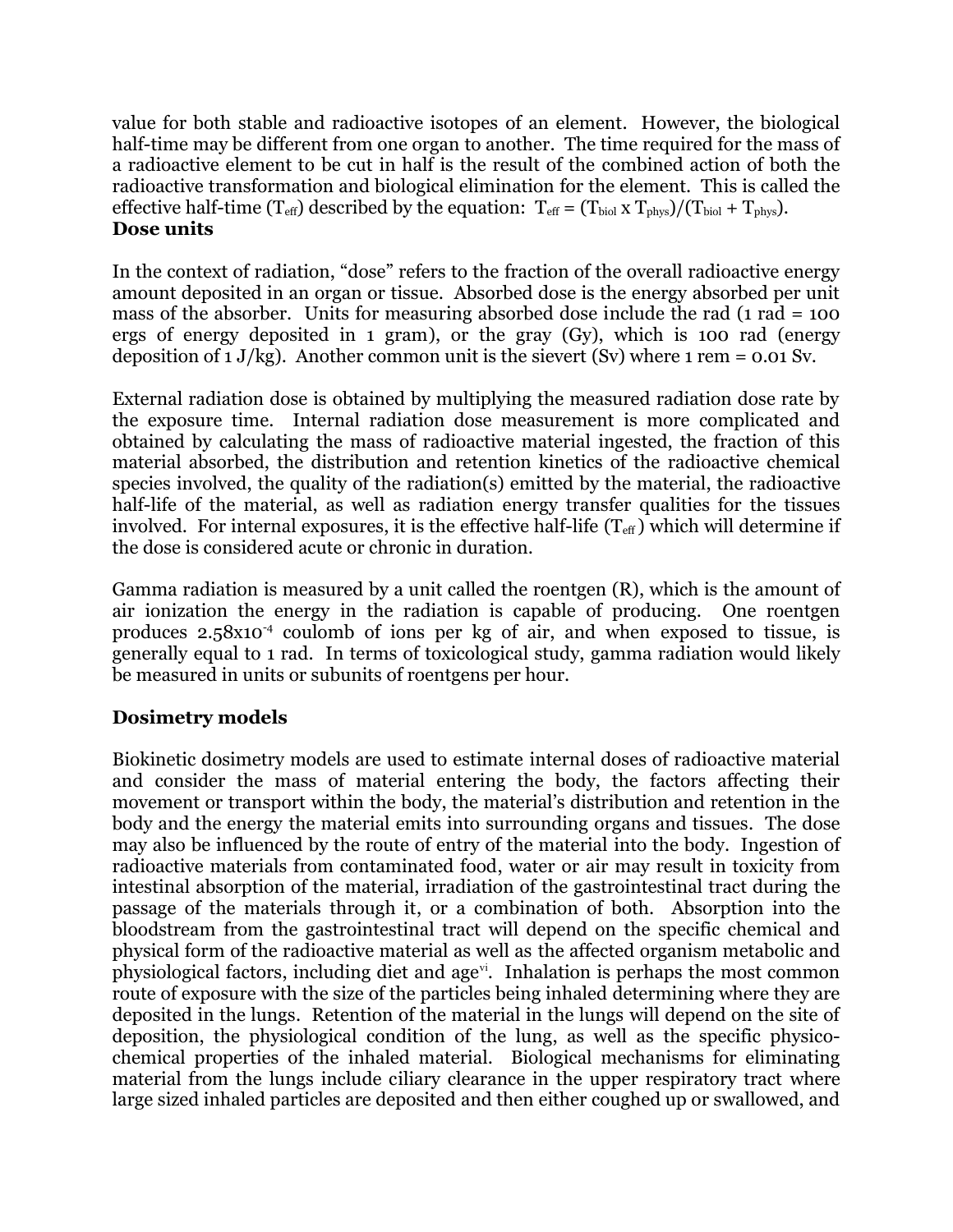phagocytosis and systemic absorption of smaller particles that find their way deeper into the respiratory tract<sup>[vii](#page-7-6)</sup>.

## **Biological effects**

Radiation interactions within the body produce sub-cellular effects that may result in cellular damage which may ultimately produce observable effects in organs or tissues such as the skin or thyroid. Biological factors that can influence the effects of radiation exposure include the affected organism species, age, sex, location of exposure and the repair mechanisms that are naturally available to that organism. Cells are particularly sensitive to radiation damage if they exhibit a high rate of mitosis, have a long mitotic cycle or are undifferentiated<sup>vii</sup>. All of these cellular features describe the workings of DNA in the cell. Particularly radiation sensitive cells include stem cells, blood precursor cells, hair follicles and gut epithelium cells. Thus, DNA is a primary molecule of concern for radiation toxicity, and undifferentiated and actively dividing cells are particularly sensitive to ionizing radiation.

Molecular damage, which includes damage to the DNA, can occur in one of two ways from an exposure to radiation. Ionizing radiation can interact directly with DNA by breaking the DNA strands or un-bonding base pairs<sup>[ix](#page-7-8)</sup>. Radiation can also ionize surrounding molecules, such as water, to produce free radicals and active oxygen species which interact with DNA and/or cell membranes, organelles, lipids and other macromolecules to produce a wide range of damages. The success or failure of the organism's ability to repair itself depends on factors such as the dose rate received and the affected tissue. If the organism cannot repair itself completely, mutations can accumulate and the result can lead to cell apoptosis, altered cellular function or the development of neoplasticity. Even if the damaged cells recover and relatively normal function is restored, DNA alterations may be expressed later as mutations and/or tumors. Damage in susceptible cell types may result in cell death, and extensive cell death may produce permanent damage to a tissue or organ and may result in the death of the organism. Because the cells of younger people are dividing and growing more actively than adults, they are much more vulnerable to radiation exposure. Rubin and Casarett<sup>[x](#page-7-9)</sup> devised a classification system categorizing cells from the most sensitive type, such as stem cells of the bone marrow and gastrointestinal tract, to the least sensitive cell types found in muscles and fully developed nerves.

Only a few incidents of general population exposures to radioactive materials have been of sufficient size to produce quantifiable effects. These include a rise in thyroid cancer rates associated with the Chernobyl accident and a surge of childhood leukemia cases and other cancers in the general population after the Hiroshima and Nagasaki  $\text{bombings}^{\text{xi}}$  $\text{bombings}^{\text{xi}}$  $\text{bombings}^{\text{xi}}$ .

#### **Tools for toxicological assessment**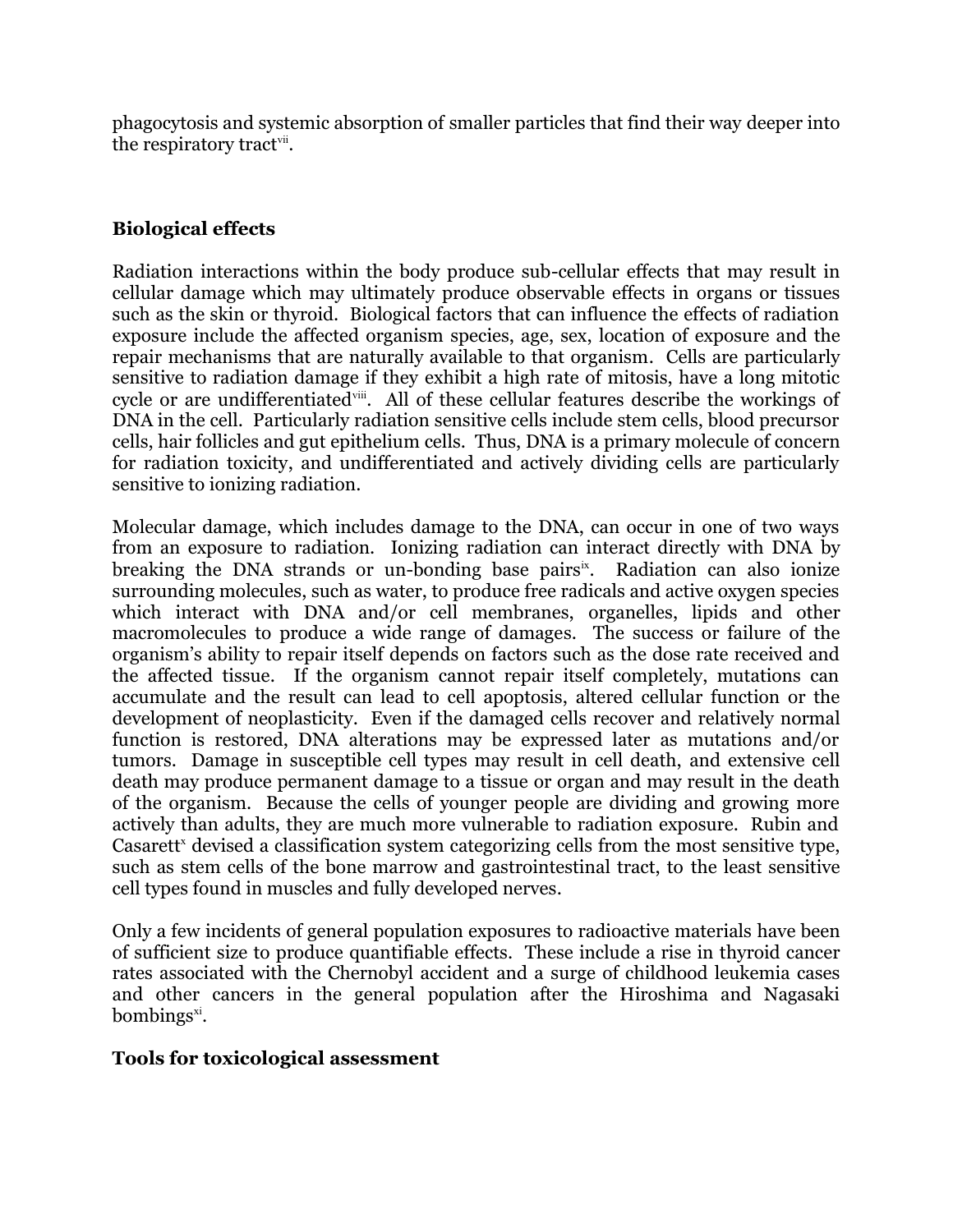Cytogenetic analysis of peripheral blood lymphocytes has long been the standard biomarker of radiation exposure but it requires time consuming and sophisticated processes such as mammalian cell culture, chromosomal aberration detection or micronucleus assays. Minimally invasive methods would allow greater access to assessment.

The ability to distinguish cancers by profiling the constituents of serum protein was first demonstrated more than 30 years ago<sup>[xii](#page-7-11)</sup> but only recently have technological advances led to high-throughput and comprehensive analysis of serum proteins<sup>[xiii](#page-7-12)</sup>. While use of serum proteins is providing impressive results, blood sampling is not always feasible. If samples could be taken from urine instead of blood, they would be easier to obtain. Besides being less invasive, urine analysis has the added advantage of delivering a metabolic picture over time. Metabolites accumulate in the bladder and are collected there over recognized periods of time as opposed to the snapshot in time that a single blood sample offers. Prostaglandins<sup>[xiv](#page-7-13)</sup>, neurotransmitters and their metabolites that identify stress, including radiation stress, have been used to measure radiation damage.

These approaches to biomarker identification have been predicated on known or suspected biological effects of ionization radiation such as DNA damage or inflammation. These approaches use the methods of the field of study called *metabolomics*, as a means of measuring small-molecule metabolite profiles and fluxes in biological matrices after an event such as genetic modification or an exogenous challenge such as ionizing radiation exposure. Metabolomics is an important component of systems biology used alongside other disciplines including genomics, transcriptomics and proteomics. These multi-disciplinary areas of study have high potential for technology convergence.

An automated micronucleus assay using flow cytometry has been developed to improve monitoring methods.<sup>[xv](#page-7-14)</sup> The ability to efficiently survey many dose levels and many more cells per specimen relative to the traditional method, which relies on microscopic examination, is particularly a benefit to studies designed to identify no observable effect levels or lowest observable effect levels that are relevant to low dose exposures. Other advanced tools such as Surface Enhanced Laser Desorption and Ionization (SELDI) Time of Flight Mass Spectrometry (TOF-MS) have been used to examine the profiles of binding that exist between large, highly abundant proteins such as albumin, to the lowmolecular-weight targets<sup>[xvi](#page-7-15)</sup> that typically bind to them. This method could also enable very useful and accessible biomarkers in blood or urine. Another innovative biomarker method uses blood plasma and investigates radiation–induced apoptosis rates using flow cytometric identification of cells displaying apoptosis-associated DNA condensation<sup>[xvii](#page-7-16)</sup>.

# **Conclusion**

Of the major mechanisms by which low-level ionizing radiation exerts it toxic effects, macromolecules - in particular DNA - are the critical molecules that may be damaged. Damage occurs by direct ionization of DNA itself or indirectly through the formation of toxic chemicals in the body, such as free radicals. Because DNA contains critical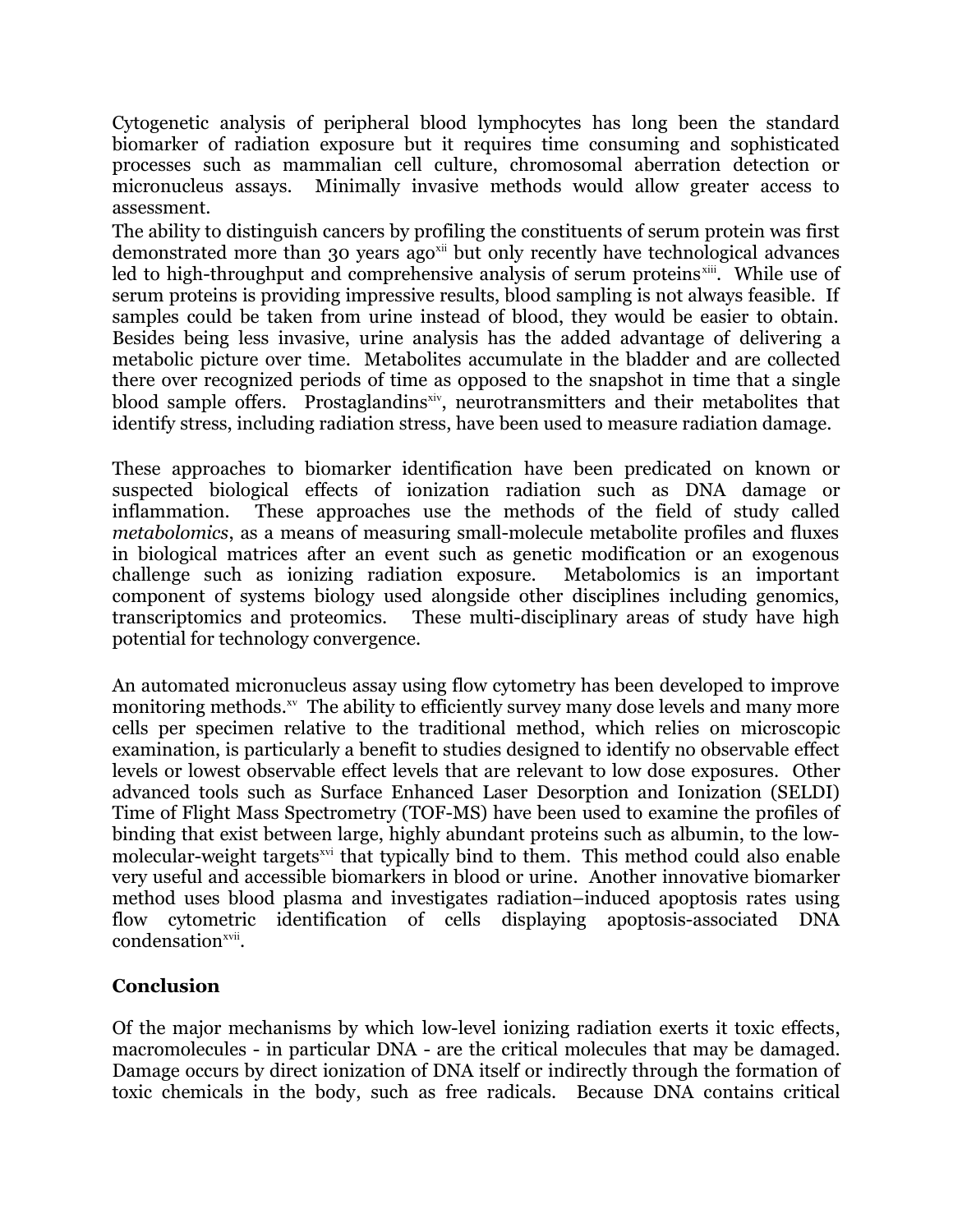information for cellular function, when it is disrupted, a wide range of biological responses may be encountered including both carcinogenic and non-carcinogenic end points. Other bio-molecules, such as proteins, amino acids, lipids and carbohydrates can also be damaged. By determining the specific mechanisms by which ionizing radiation generates these end points, research utilizing convergence technology can focus on identifying and developing methods for measuring biomarkers to assess the effects of low-level radiation exposure that the Fukushima reactor release has created.